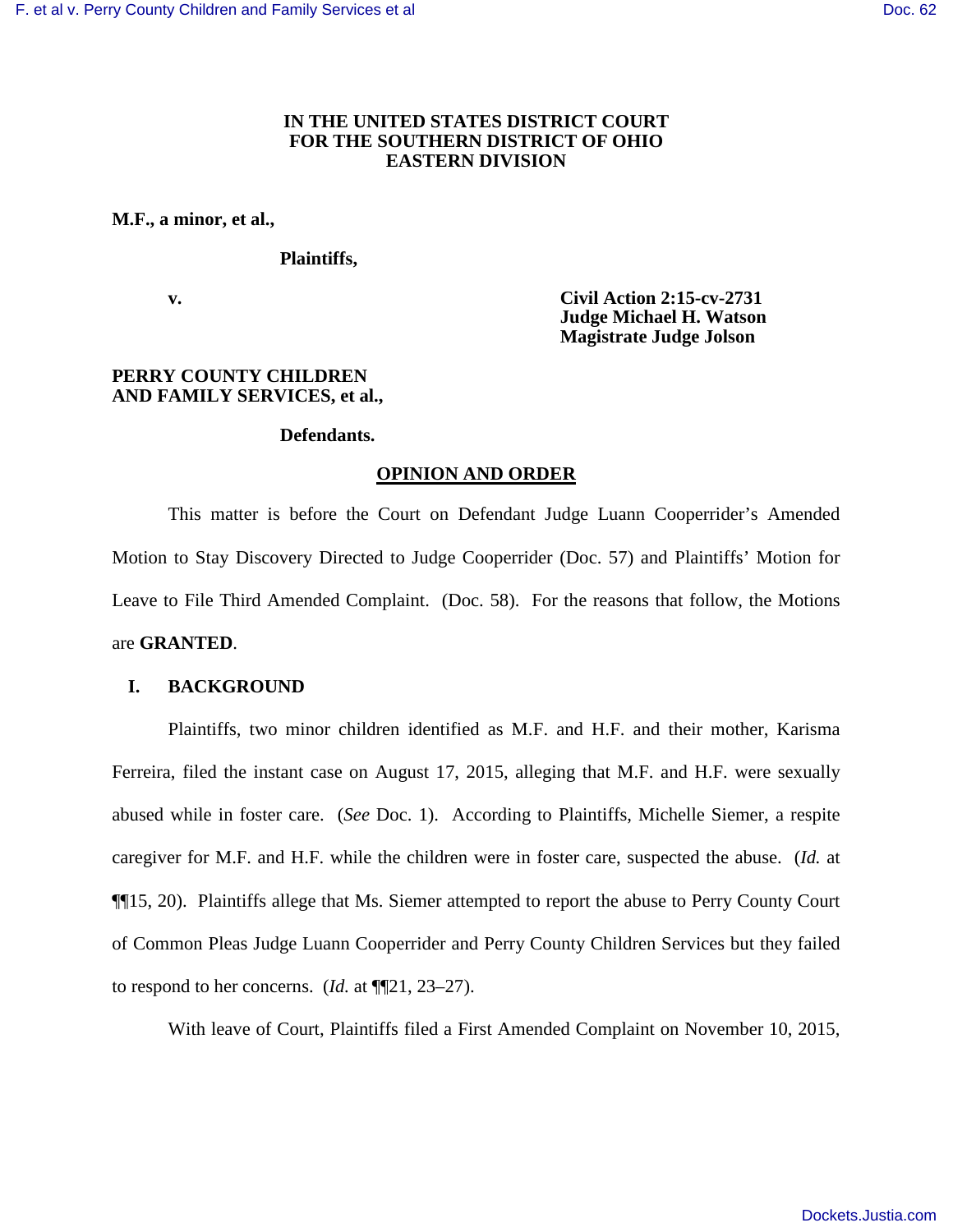correcting the name and address of two Defendants. (Doc. 17; *see also* Doc. 41). On February 29, 2016, Plaintiffs moved for leave to file a Second Amended Complaint, arguing that amendment was necessary because the identities of John Does previously named as Defendants had been discovered and they had realized a claim against Defendant Cooperrider. (*See* Doc. 29). According to the Preliminary Pretrial Order entered by the Court on December 2, 2015, the deadline for motions for leave to amend the pleadings were to be filed, if at all, by February 29, 2016. (Doc. 25 at 2). Plaintiffs were within the time allowed for amendment and the Court ultimately granted Plaintiffs' Motion for Leave to File a Second Amended Complaint. (*See* Doc. 31).

On June 6, 2016, Defendant Cooperrider filed a Motion to Dismiss the Second Amended Complaint pursuant to Federal Rules of Civil Procedure 12(b)(1) and 12(b)(6). (Doc. 44 at 1). Notably, Defendant Cooperrider alleged that she was absolutely immune from suit, and thus Plaintiffs' claims against her failed as a matter of law. (*Id.* at 3). That Motion is still pending.

Plaintiffs filed the instant Motion for Leave to File a Third Amended Complaint on November 14, 2016. (Doc. 57). Defendants filed their Response in Opposition on November 29, 2016. (Doc. 59). Plaintiffs did not file a Reply but the Motion is now ripe for consideration. Defendant Cooperrider's Motion to Stay Discovery, filed on November 16, 2016 (Doc. 58), has also been fully briefed and is now ripe.

### **II. DISCUSSION**

#### **a. Motion to Stay Discovery as to Defendant Cooperrider (Doc. 57)**

Defendant Cooperrider argues that discovery should be stayed as to her based on her alleged judicial immunity. (Doc. 57 at 4). As is the case with other forms of official immunity,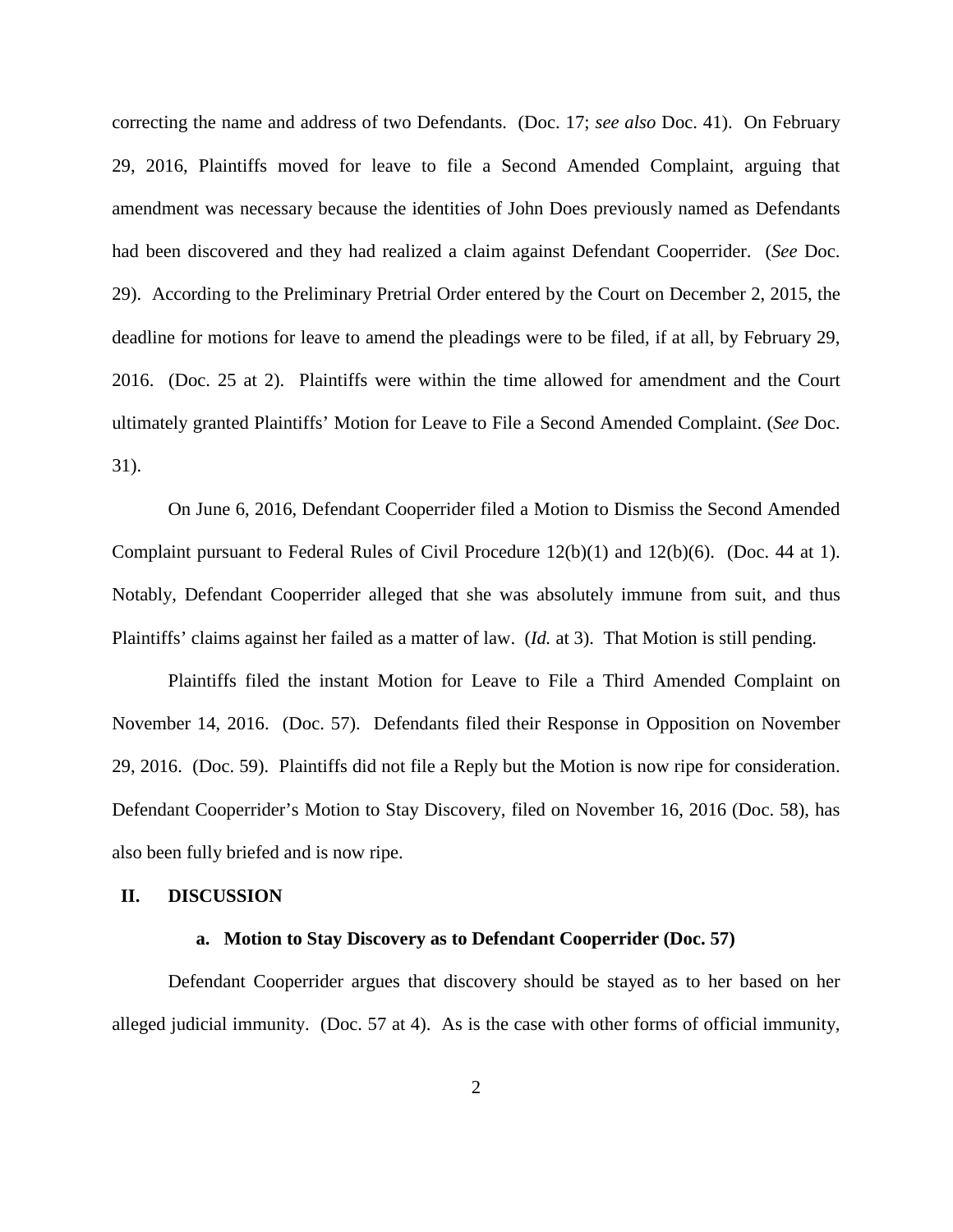"judicial immunity is an immunity from suit, not just from ultimate assessment of damages." *Mireles v. Waco*, 502 U.S. 9, 11 (1991). The Supreme Court has recognized its protection is necessary to shield judges, and other public officers, "from undue interference with their duties and from potentially disabling threats of liability." *Harlow v. Fitzgerald*, 457 U.S. 800, 806 (1982). This judicial immunity is overcome in only two circumstances: (1) actions not taken in the judge's judicial capacity and (2) actions taken in the complete absence of all jurisdiction. *Mireles*, 502 U.S. at 11-12.

Plaintiffs attempt to argue that Defendant Cooperrider is not entitled to immunity because their claim is not being brought under 42 U.S.C. §1983. (Doc. 60). Regardless of whether or not that argument is correct, the intricacies of Defendant Cooperrider's immunity are not at issue. Rather, the question is whether discovery directed at Defendant Cooperrider should be stayed until the Court has ruled on her Motion to Dismiss and determined the merits of her judicial immunity claim. In support of the stay, Defendant Cooperrider argues that if discovery directed at her "is allowed to continue prior to an immunity decision, [she] would be forced to participate and the well-founded bases for non-participation where immunity is asserted would be thwarted." (Doc. 57*.* at 3). The Court agrees.

The Sixth Circuit has explained that because judicial immunity is designed to protect judges "from the burdens of discovery" until the applicability of immunity is resolved, "the court is further obligated, upon application, not only to refrain from proceeding to trial but to stay discovery until that issue is decided." *Kennedy v. City of Cleveland*, 797 F.2d 297, 299 (6th Cir. 1986); *see also Denton v. Twyford*, 142 F.R.D. 140, 141 (S.D. Ohio 1992) (holding that when Defendant claims that "plaintiff has failed to allege acts that are outside the scope of the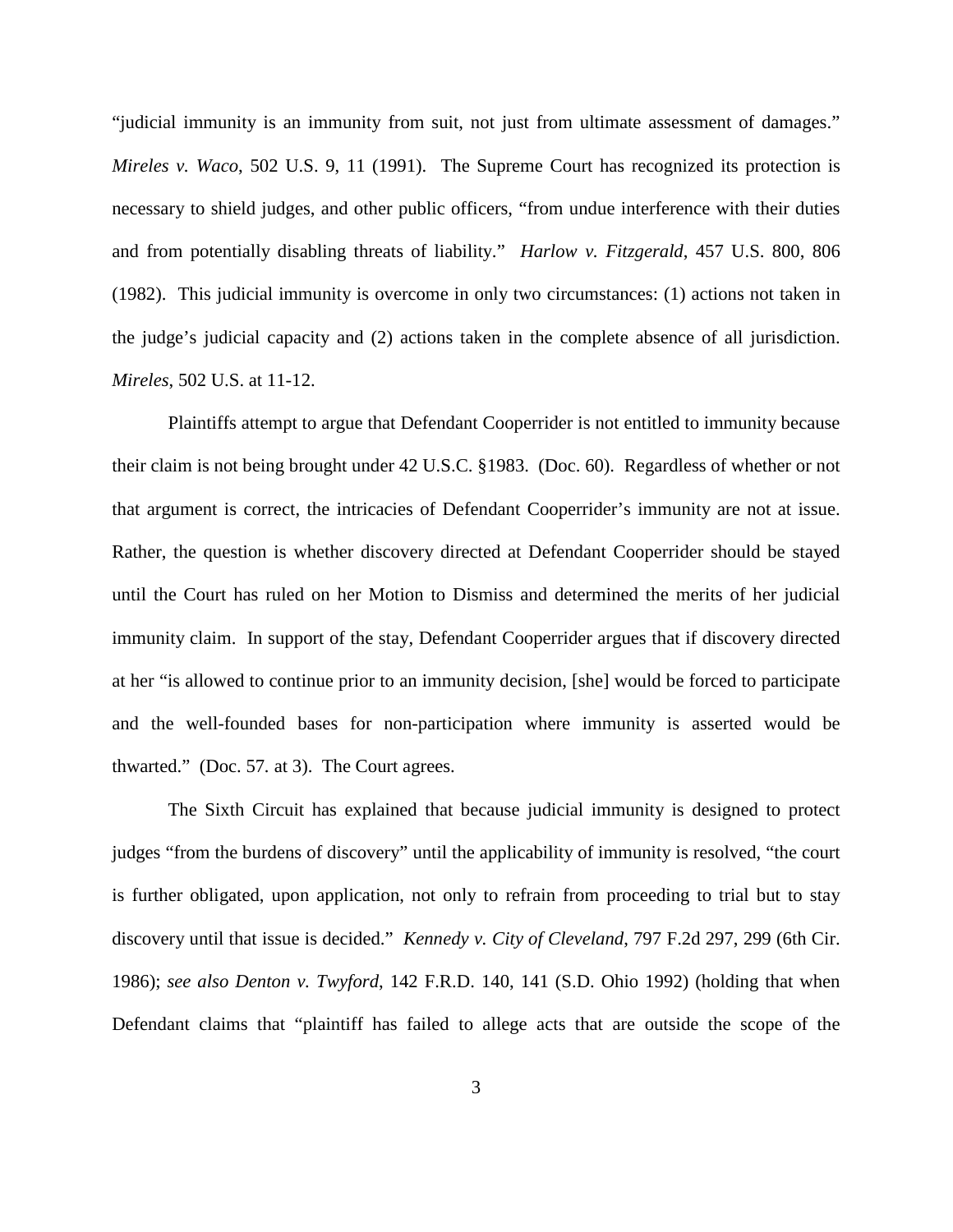defendant's immunity" then "discovery should be stayed until the immunity issue is decided"). Since the immunity issue has not yet been decided by the Court, a stay is necessary. If the Court allowed discovery to proceed as to Defendant Cooperrider, the potential protection of absolute judicial immunity "would be substantially vitiated." *Novel v. Lowe*, 2014 WL 559088, at \*2 (S.D. Ohio 2014) (holding that Defendant's immunity, "if applicable, would be 'substantially vitiated' absent a stay."). Therefore, Defendant Cooperrider's Motion to Stay Discovery Directed to Judge Cooperrider will be granted.

### **b. Motion for Leave to File Third Amended Complaint (Doc. 58)**

Rule  $15(a)(2)$  of the Federal Rules of Civil Procedure—which Plaintiffs assert applies provides that when a party seeks leave of court to file an amended pleading, "[t]he court should freely give leave when justice so requires." This rule, which allows a liberal policy in favor of granting amendments, "reinforce[s] the principle that cases 'should be tried on their merits rather than the technicalities of pleadings.'" *Inge v. Rock Finan. Corp.*, 388 F.3d 930, 936 (6th Cir. 2004) (quoting *Moore v. City of Paducah*, 790 F.2d 557, 559 (6th Cir. 1986)).

Plaintiffs fail to recognize, however, that they are outside the timeframe for amendment allowed by the Court in its December 2, 2015 Order. (Doc. 25). "Once a pleading deadline has passed, litigants must meet the higher threshold for modifying a scheduling order found in Rule 16(b)." *Shane v. Bunzl Distrib. USA, Inc.*, 275 Fed. Appx. 535, 536 (6th Cir. 2008). Under Rule 16, the Court must consider whether good cause exists for Plaintiffs' failure to seek leave to amend within the deadline, and also evaluate "the potential prejudice to the nonmovant." *Leary v. Daeschner*, 349 F.3d 888, 909 (6th Cir. 2003).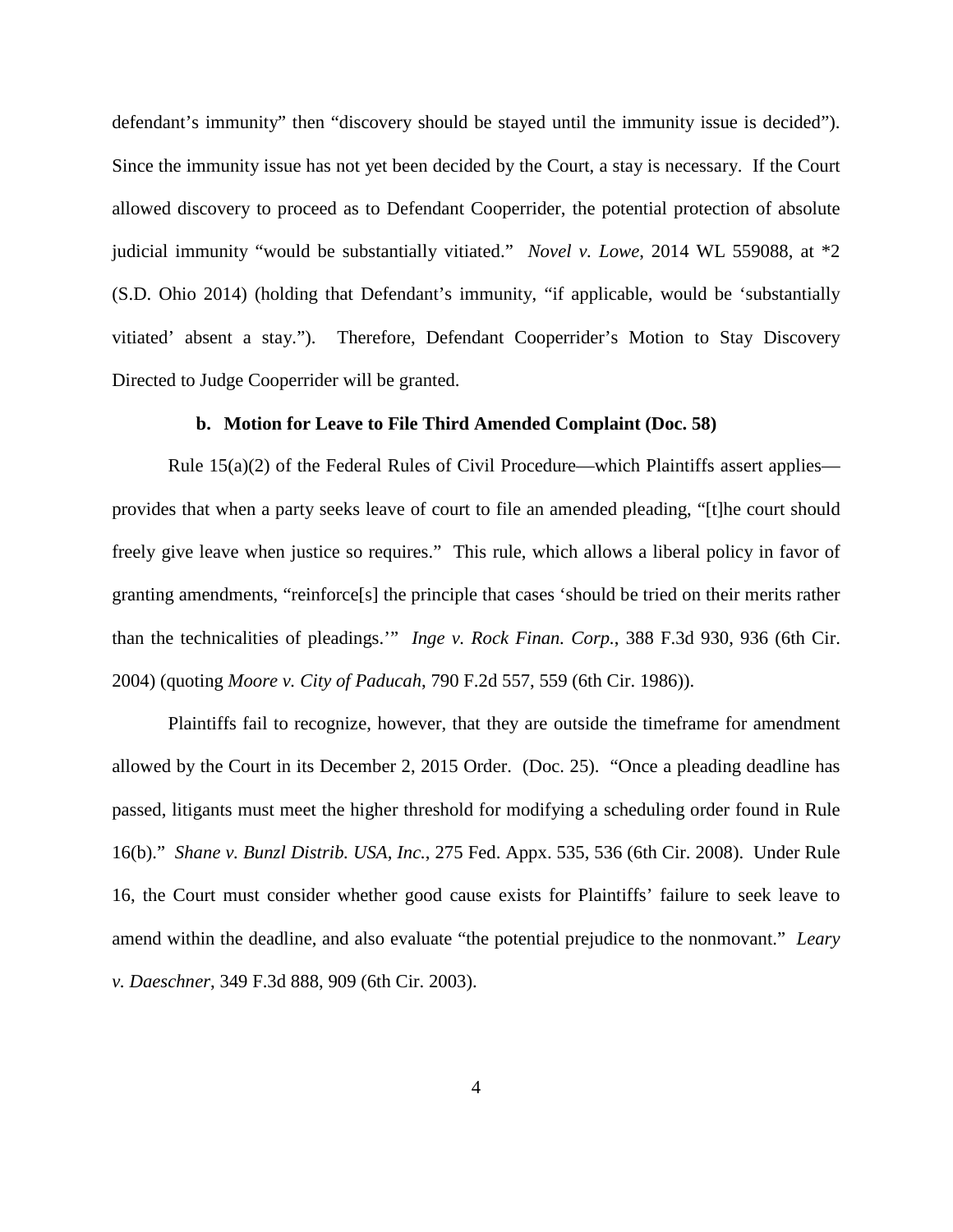Plaintiffs allege the new causes of action they seek to add were not discovered until a witness testified that she destroyed documents relating to the case in a deposition on October 6, 2016. (Doc. 58 at 3). In response, Defendants do not argue against amendment, but rather focus their argument on the fact that the new claims are "wholly unnecessary, redundant, and unsupported by Ohio law." (Doc. 59 at 1). The Court construes these arguments as Defendants way of suggesting amendment is futile since Plaintiffs will ultimately fail on the merits. "At this stage of the litigation, [however,] this Court is charged with determining whether the futility of an amendment is so obvious that it should be disallowed." *Bear v. Delaware Cnty., Ohio*, No. 2:14-CV-43, 2015 WL 1954451, at \*3 (S.D. Ohio Apr. 28, 2015). The proposed amended complaint meets this low bar and the Court finds good cause exists.

Plaintiffs argue that amendment will not prejudice Defendants because, among other reasons, "there is no discovery deadline." (Doc. 58 at 6). While this is incorrect since the Court's December 2, 2015 Order (set the discovery deadline for September 30, 2016 (Doc. 25), the Court agrees with Plaintiffs that "little additional discovery has to be conducted on these new issues." (Doc. 58 at 6). Defendants do not allege any prejudice that might occur as a result of the amendment and the limited additional discovery that may be necessary. The Court, therefore, does not believe Defendants will suffer substantial or unfair prejudice by virtue of the amendment. *See Leary*, 349 F.3d at 906. Accordingly, Plaintiffs Motion for Leave To File Third Amended Complaint will be gratned.

### **III. CONCLUSION**

For the reasons stated, Defendant's Motion to Stay Discovery Directed to Judge Cooperrider (Doc. 57) and Plaintiffs' Motion for Leave to File Third Amended Complaint (Doc.